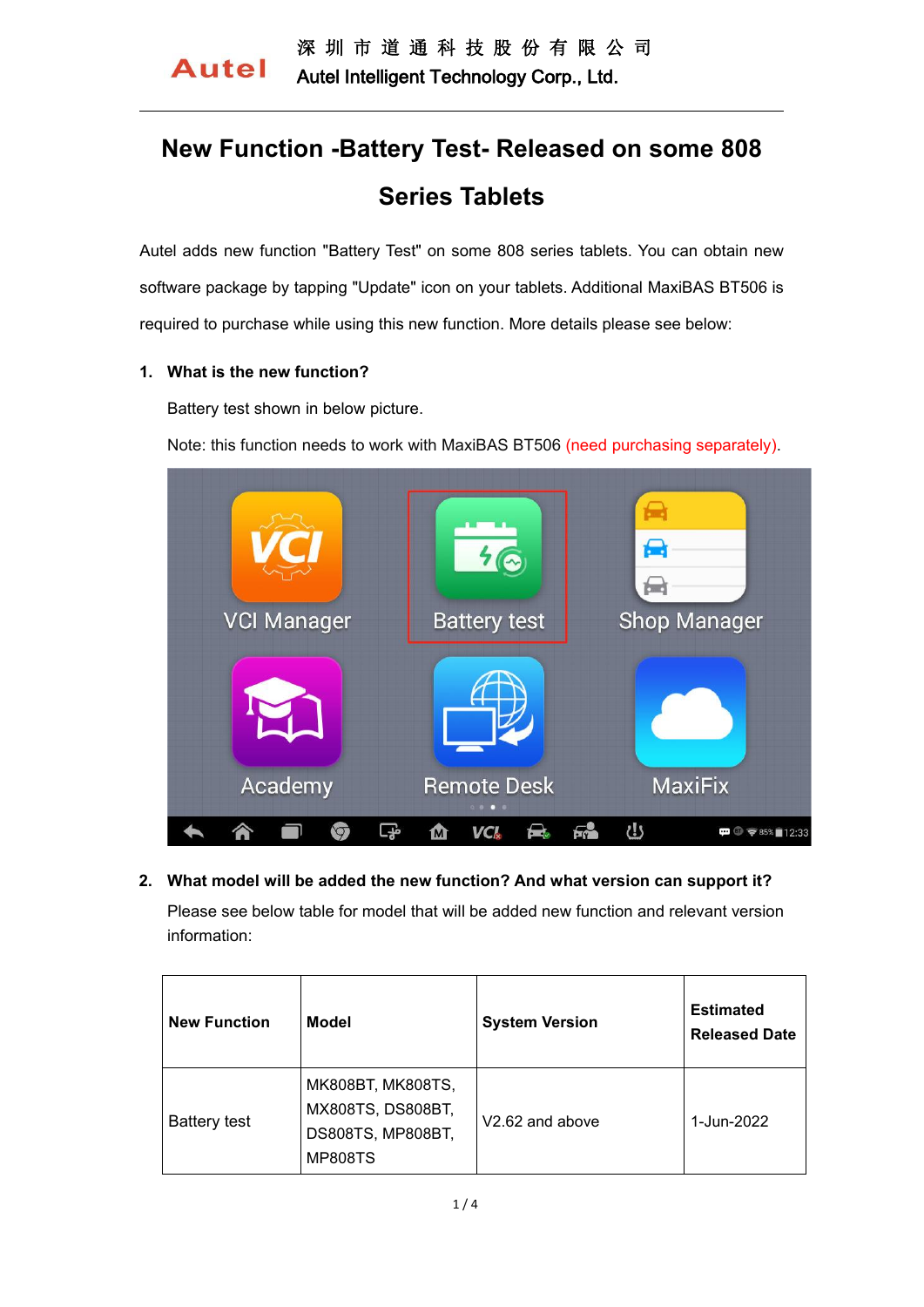## 深 圳 市 道 通 科 技 股 份 有 限 公 司 Autel Intelligent Technology Corp., Ltd.

### **3. How to get the new function?**

Tap **Update** icon to update the device's system version to V2.62 or above one and download all available vehicle software.

Note: If there is not enough storage for downloading update, customer can insert a micro SD card to the device.

#### **4. What is Battery Test?**

**Autel** 

**Battery Tes**t function is a battery and electrical system analysis function that uses adaptive conductance, an advanced battery analysis method to produce a more accurate examination of the battery's cold cranking ability and reserve capacity, which is vital to determining a battery's true health. It enables technicians to view the health status of the vehicle's battery and electrical system. Together with the BT506, this application can complete battery & starting and charging system tests and display the test results.

**Battery Test** function includes **In Vehicle test** and **Out of Vehicle test** function. **In-vehicle Test** is used for testing batteries that are installed in a vehicle. An in-vehicle test includes battery test, starter test, and generator test. These tests help determine the health status of the battery, the starter, and the generator, respectively.

**Out-vehicle test** is used to test the condition of batteries that are not connected to a vehicle. This function aims to check the health status of the battery only.

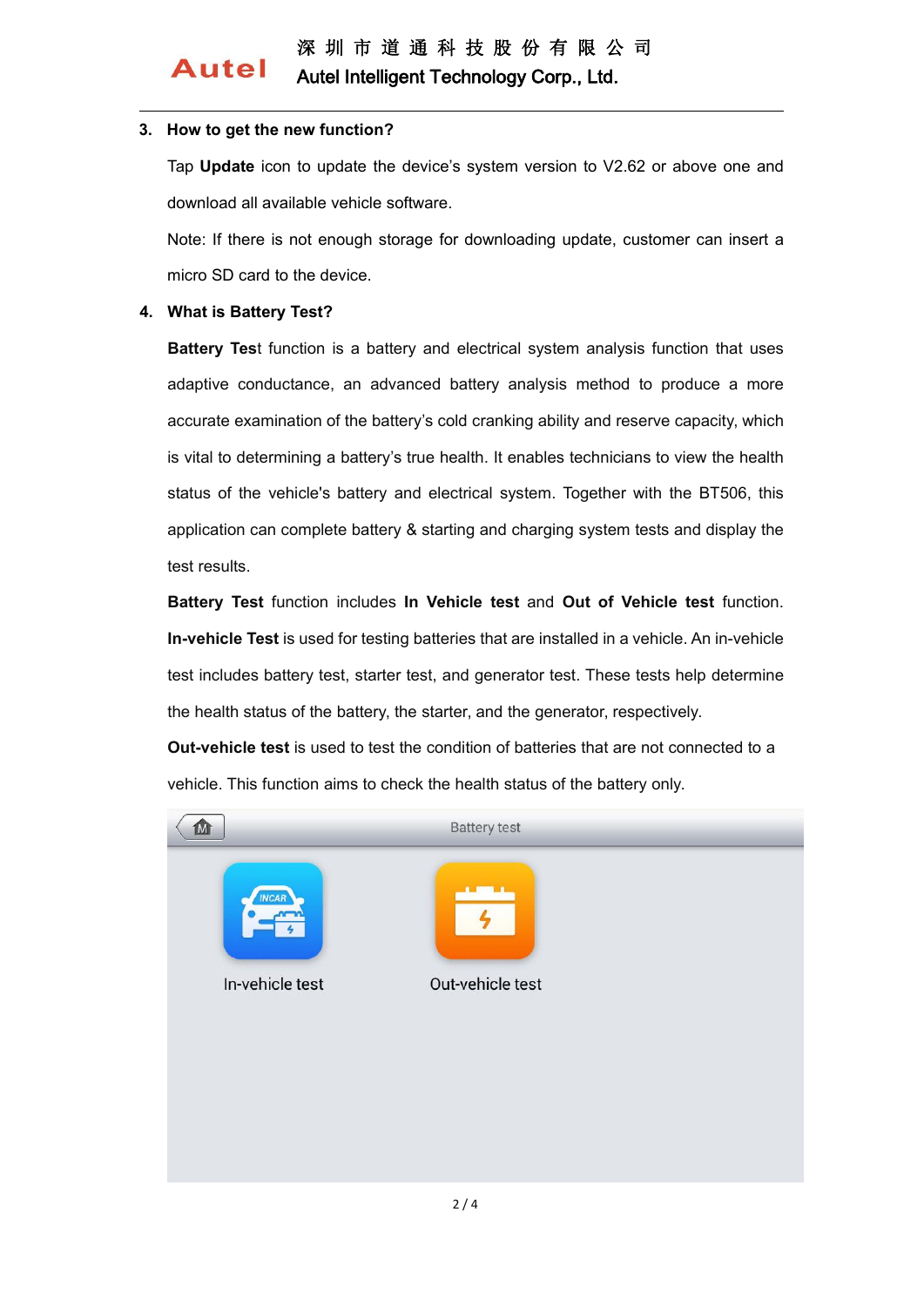

**5. What device is in need except the tablet device to perform the battery test**

#### **function?**

MaxiBAS BT506 (Need purchasing separately).



#### **6. How to perform Battery test?**

#### **6.1 To perform the In-vehicle battery test**

Note: The complete in-vehicle test includes battery test, starter test and generator test, in sequence.

#### **6.1.1 Battery Test**

- a) Connect MaxiBas BT506 with tablet device;
- b) Tap the **Battery Test** application on the MaxiSys Job Menu.
- c) Tap **In-vehicle test**.
- d) (Optional) Establish communications between the VCI and vehicle by following

the on-screen instructions on the OBD connect screen.

NOTE: OBD connect is recommended and is used for automatically obtain battery type and location.

- e) Confirm the vehicle information.The vehicle information screen automatically displays when vehicle communication isestablished. A **Battery location** button will pop up from the bottom of the screen.
- f) Tap **Next** and access the Battery tab. Perform required operation before the